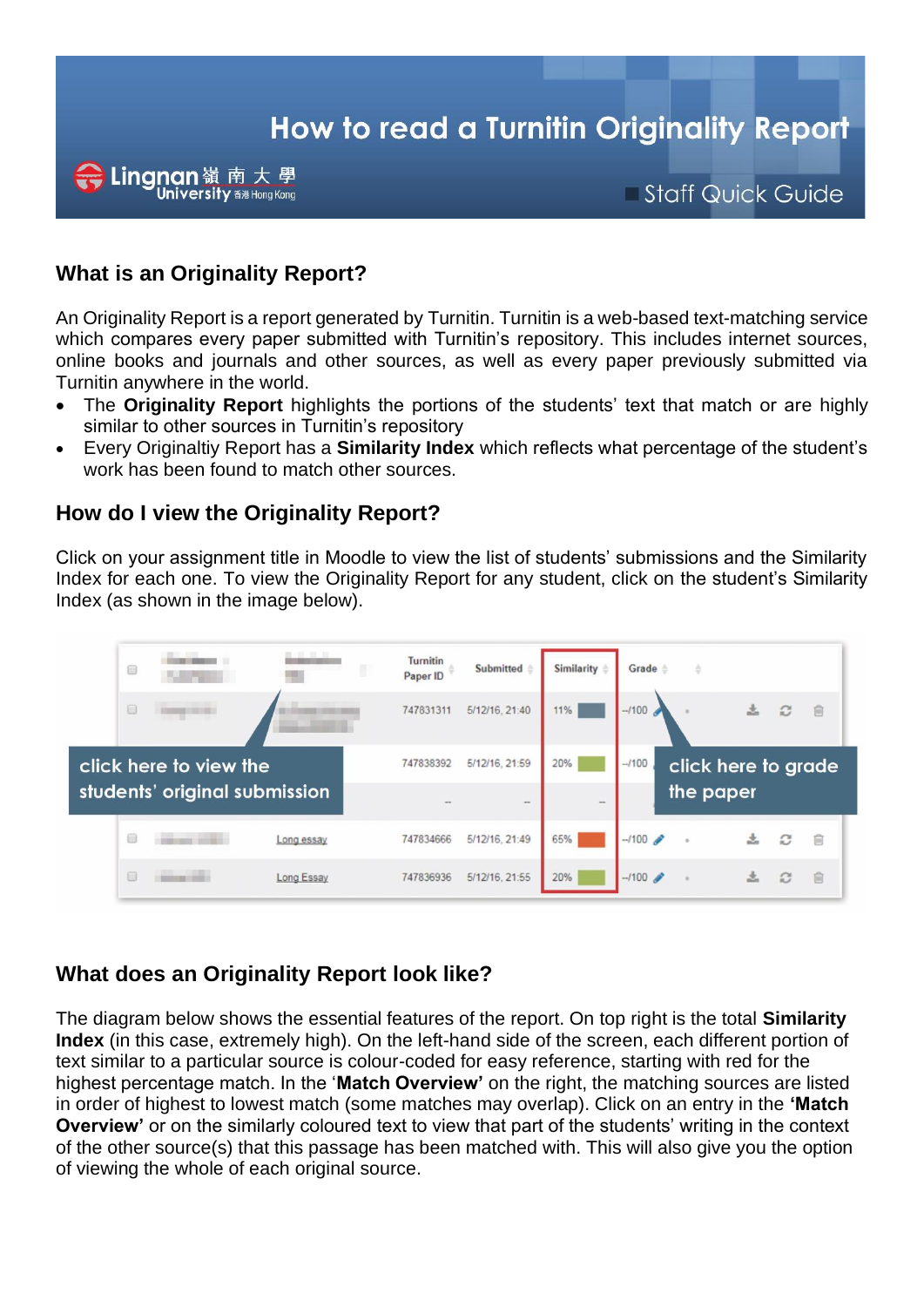

## **What is the significance of the Similarity Index?**

As noted above, the Similarity Report simply reports the percentage of text matches with multiple other sources, ranging from 0% to 100%. These text matches may indicate plagiarism; or they may be incidental, for instance quotes correctly used by the student, the assessment question itself, common expressions, etc. Or they may be segments copied without citation or poorly paraphrased, constituting plagiarism. So the Similarity Index in itself does not identify the amount of plagiarism in the paper. It simply points the instructor to portions of the text that may need to be further checked out.

In contrast, it can be easy to assume that if the Similarity Index is low, there is no or little plagiarism in the paper. But this may not be the case either. As Turnitin can only match text, not ideas, if students plagiarize other writers' ideas either by copying or putting them in their own words, but don't cite them, Turnitin will not pick this up. It may be that there is much more plagiarized work in the assignment than the Similarity Index highlights.

This means the instructor needs to take a careful look at the whole of the students' paper, not just the portions that are highlighted by Turnitin but also the rest of the paper and the references.

### **How can I check out suspected plagiarism?**

It cannot be overemphasized that instructors must check the Originality Report carefully, as well as going to any sources Turntin lists for comparison with those portions of the students' paper. The '**Match Overview'** setting is the default view, but for another perspective, click on the **'Match Overview/All Sources'** logos to toggle between the two views, as in the example below. The **'All Sources'** view enables the teacher to view all instances of text-matching with a particular source.

This sometimes gives a different picture of the student's possible plagiarizing habits. For instance, the example below is in fact the same students' essay as in the above screenshot, but viewed in the '**All Sources'** mode instead. What in the '**Match Overview'** window originally appeared to be matches from many sources, in fact turns out to be over 20% from one source. There are also significant matches with several other sources (which may be overlapping). Click on the other entries under '**All Sources'** to view the parts of the students' paper which match each source.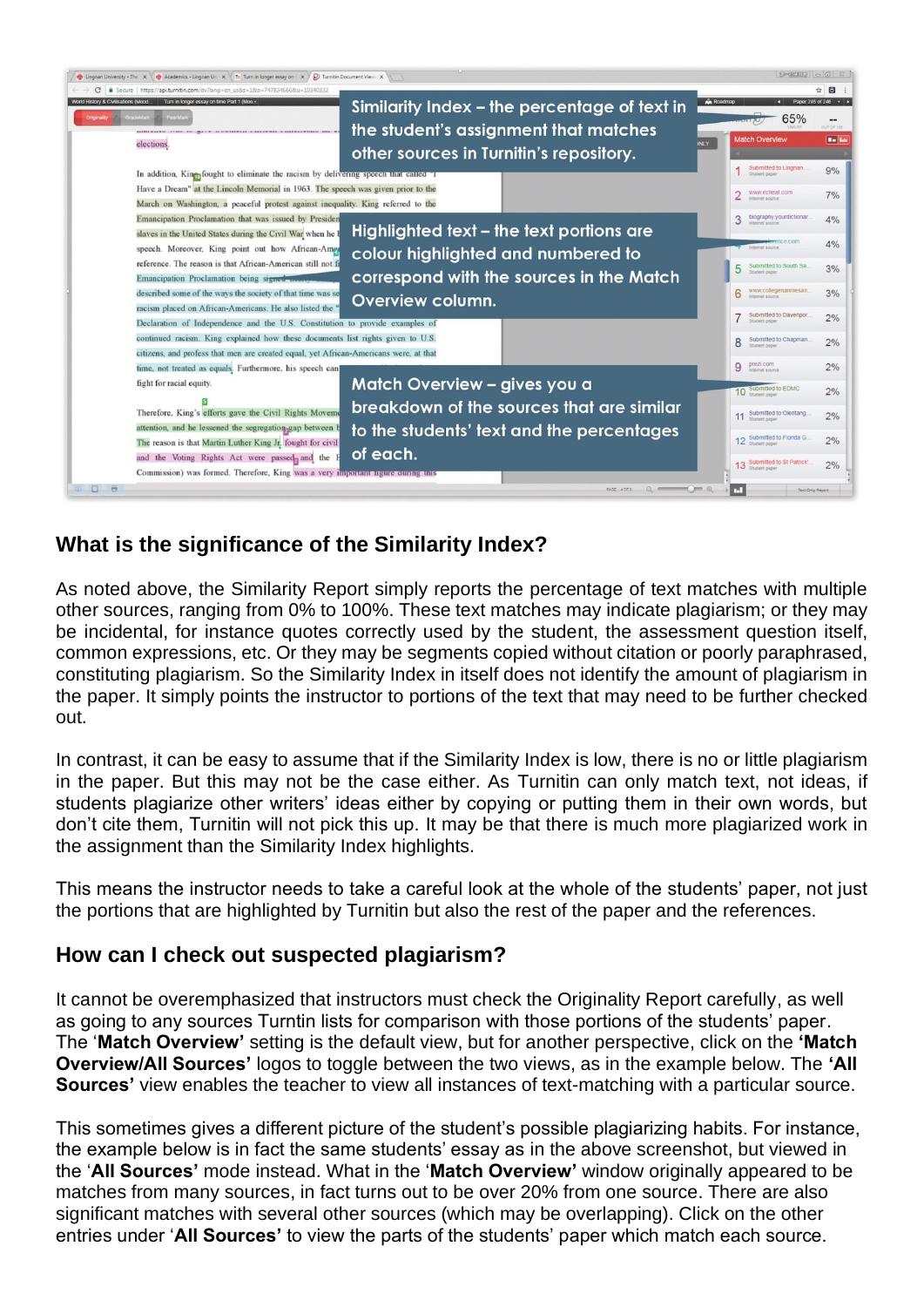

### **Can I see some examples?**

To check out the sources listed in the '**Match Overview'** in the right-hand column, hover the mouse over an item in the list, and an arrow will appear beside the percentage number, as in the example on the right. Click on that arrow to view the parts of the source text that match with the students' text. You will be able to see them one on top of the other to compare them.

The two screenshots on the following page were taken from the same students' paper. The Match Breakdown showed a 25% match with another paper also submitted to Lingnan University. The black bar below the 'Match Breakdown' (on the right) reveals that there are two portions of the students' assignment that match. On checking out these two portions, some interesting information emerges.

#### **Match 1**

Taking a look at the first of the two screenshots below, showing **Match 1 of 2**, we can see that the student has simply copied the assignment question. **This is not plagiarism**, even though it is adding to the Similarity Index figure.

#### *Plagiarized? No!*



| Match Breakdown                             |     |
|---------------------------------------------|-----|
| Submitted to Lingnan<br>Student paper       | 25% |
| Match 1 of 2                                |     |
| • Submitted to Lingnan Uni<br>Student paper |     |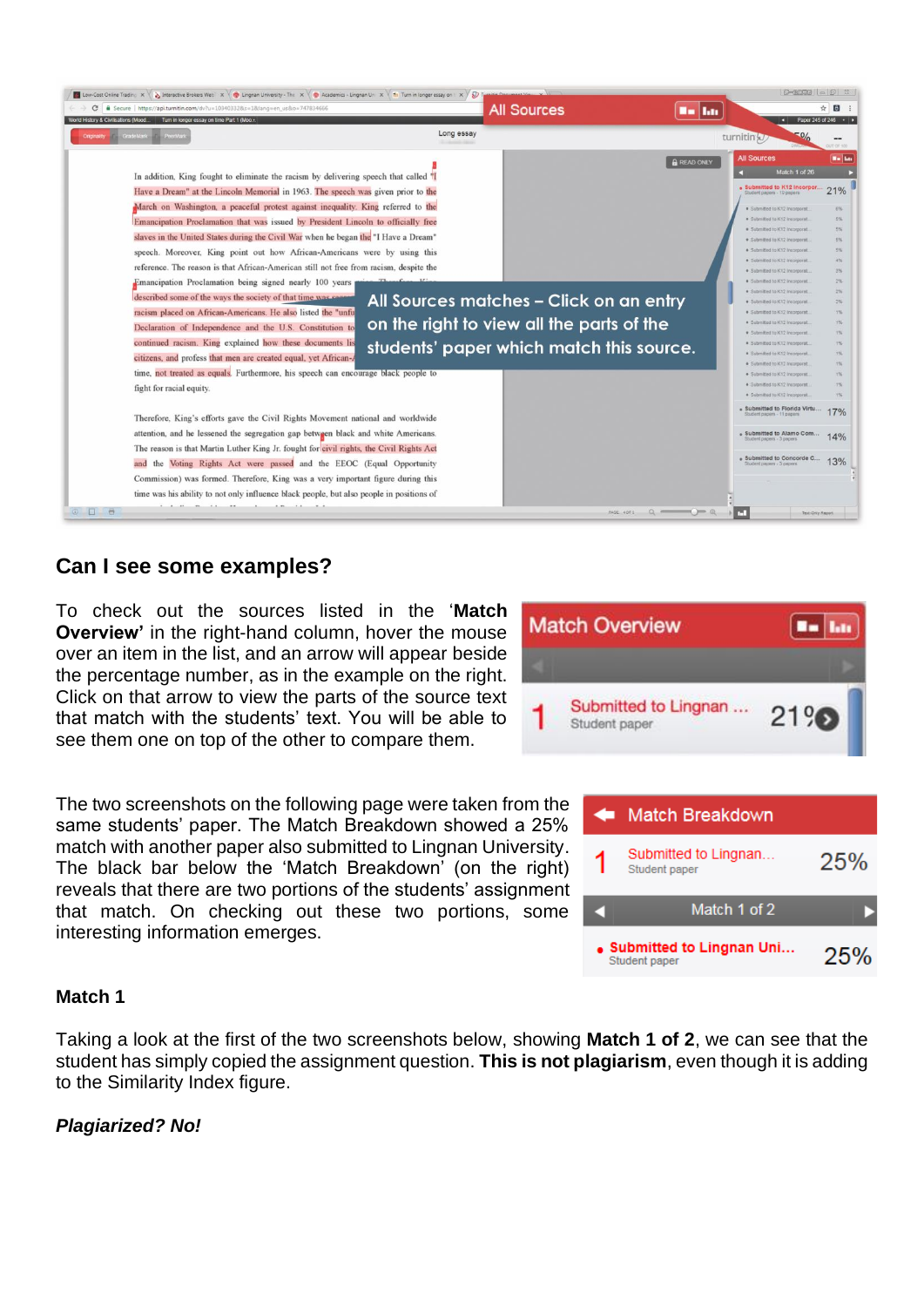

#### **Match 2**

Looking at **Match 2 of 2,** however, reveals a different picture. In the screenshot below we can clearly see that a significant portion of the text has been copied from another Lingnan paper, with just a few synonyms sprinkled into the paragraph.

| English for Communication III (Moo.<br>DRAFT Individual Reports - EVERYONE .                                                                                                                   | <b>Roadmap</b><br>Paper 57 of 58<br>сm                                                                                                                                                                                                                                                                                                                                                                                                                                                                                                                                                                                                                                                                                                                                                                                                                        | $\sim$ $\sim$ $\sim$                                                            |            |
|------------------------------------------------------------------------------------------------------------------------------------------------------------------------------------------------|---------------------------------------------------------------------------------------------------------------------------------------------------------------------------------------------------------------------------------------------------------------------------------------------------------------------------------------------------------------------------------------------------------------------------------------------------------------------------------------------------------------------------------------------------------------------------------------------------------------------------------------------------------------------------------------------------------------------------------------------------------------------------------------------------------------------------------------------------------------|---------------------------------------------------------------------------------|------------|
| GradeMark<br>PeerMark<br>Originality                                                                                                                                                           | LCE2010 - Individual paper<br>productions and                                                                                                                                                                                                                                                                                                                                                                                                                                                                                                                                                                                                                                                                                                                                                                                                                 | 25%<br>turnitin<br>SIMILAR                                                      | OUT OF 100 |
| <b>IV. Discussion/Conclusion</b>                                                                                                                                                               | <b>A</b> READ ONLY                                                                                                                                                                                                                                                                                                                                                                                                                                                                                                                                                                                                                                                                                                                                                                                                                                            | <b>Match Breakdown</b><br>Submitted to Lingnan                                  |            |
| The over Student paper<br>restaurant in Submitted to Lingnan University<br>in our campu<br>hostels. Mon<br>hostels. Sinc<br>our student t<br>eat, if we can<br>eating cultur<br>V. Limitation. | Full Source View <sup>6</sup><br>end of our survey to produce at least two recommendations, one for the hostels and one for the school<br>campus. We have also combined two scale type questions as we realized the survey's lengthiness.<br>Respondents were chose by simple sampling due to the time limitation. In order to have better<br>understanding of students eating habit, face to face interviews were adopted around different hostel<br>sets, New, South, and North. 60 students accepted the interview effectively, 20 for each hostel set, 10<br>female and 10 male. After collection,<br>was used to help make charts and analyze data.<br>Discussion: The findings of the question<br>show that more than half of the students would cook in hostels V<br>(63.3%) From the respondent's who pre<br>cook we gave them a variety of answers t | Student paper<br>Match 2 of 2<br>• Submitted t<br>Lingnan Uni<br>Student paper, | 25%<br>25% |
| There are limitations in our survey. Responde                                                                                                                                                  | were choosing by simple sampling<br>due to the time limitation. In order to have better under ading of students eating habit, face to<br>face interviews were adopted around different hostel sets, New, South, and North. 60 students<br>accepted the interview effectively, 20 for each hostel set, 10 females and 10 males. After<br>collection, Excel was used to help make charts and analyze data.                                                                                                                                                                                                                                                                                                                                                                                                                                                      | Match 2 of 2                                                                    |            |